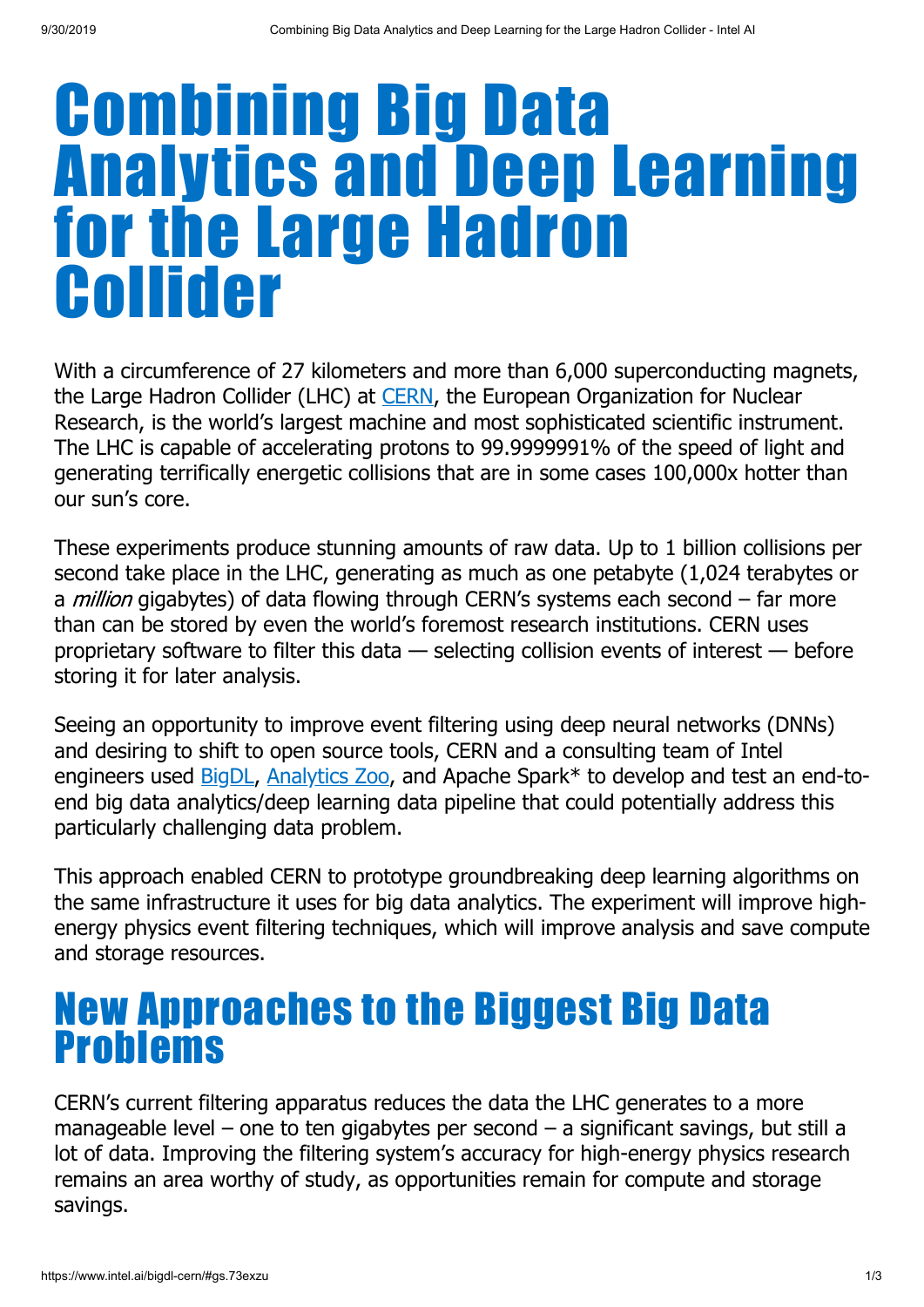[CERN based its own experimental converged end-to-end data pipeline on the work of](https://arxiv.org/abs/1807.00083) T. Nguyen et al., who have proposed the use of DNNs to identify three different event topologies of interest. CERN was particularly interested in this approach's ability to reduce the number of false positives generated by current methods, which often are implemented as complex rule-based systems. Intel-developed open source tools proved essential to CERN's implementation of these algorithms.

#### Converging Big Data Analytics and Deep **Learning**

CERN had several requirements for its deep learning infrastructure. Foremost, the solution needed to integrate with CERN's existing Apache Spark big data analytics system, which runs atop a YARN\*/Hadoop\* cluster and, more recently, Kubernetes\*. CERN also desired a system that would scale effectively using CPU compute to increase utilization of existing infrastructure and minimize the cost and complication of additional hardware accelerators and associated programming models. To address these requirements, the [CERN openlab](https://openlab.cern/) selected Intel's open source software (including the BigDL framework and Analytics Zoo toolkit) with support for Python\*/PySpark\* and standard APIs (specifically Keras\* API) for processing the neural network running on their Intel® Xeon® Scalable processor-based systems.

BigDL is a distributed deep learning library for Apache Spark, on which deep learning applications can be written as standard Spark or Python programs, taking advantage of the scalability of an existing Spark cluster. As its name suggests, BigDL makes it easy to integrate deep learning into a big data analytics system. BigDL gave CERN the ability to add deep learning capabilities into their existing infrastructure, creating an end-to-end converged data pipeline.

CERN's adoption of BigDL was facilitated by **[Analytics Zoo](https://analytics-zoo.github.io/0.5.0/)**, a unified analytics/AI platform for Spark, TensorFlow\*, Keras, and BigDL. Analytics Zoo unites these applications into a single integrated platform that can then be executed atop a Hadoop/Spark cluster for scalable deep learning training or inference. Both BigDL and Analytics Zoo are distributed under the Apache 2.0 license, fulfilling CERN's desire to use open source tools for this project.

## **Results**

The performance of distributed training via BigDL and Analytics Zoo was a key factor in this exercise, as reduced training time means greater productivity for CERN's physicists and data scientists. CERN was pleased with the preliminary scaling performance of the classifier tested. CERN ultimately found that using 20 executors with 6 cores each (for a total of 120 allocated cores) and a batch size of 128 per worker resulted in a training speed of up to 100,000 rows per second, which was sustained throughout the training of the whole dataset.